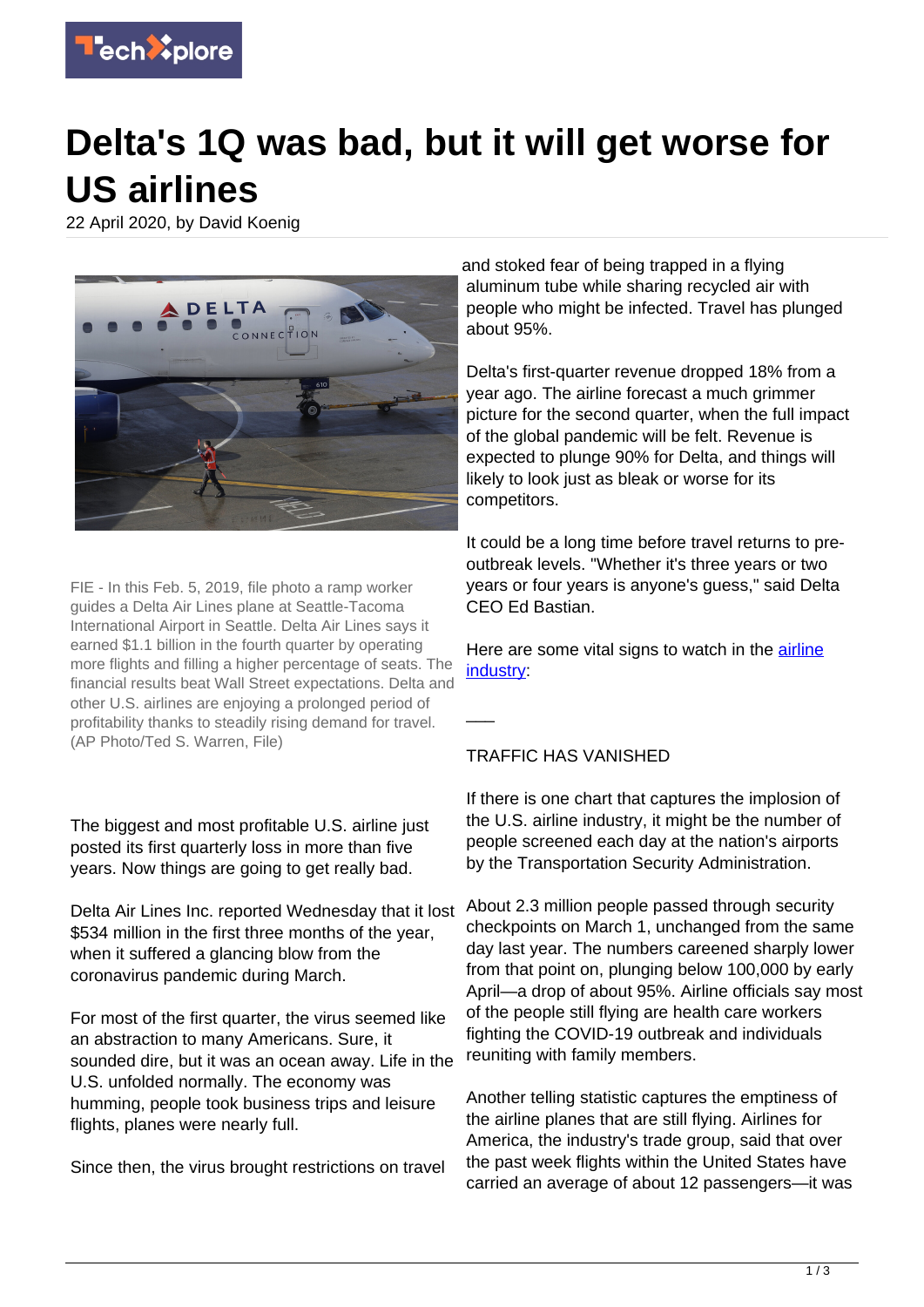

nearly 100 in early January, when the virus outbreak down in one quarter. Look for much sharper was largely limited to Asia. The average on [international flights](https://techxplore.com/tags/international+flights/) has dropped from 150 to 26 in declines later this year.

the same time.

### FEDERAL AID

 $\overline{\phantom{a}}$ 

## BOOKINGS TOO

 $\overline{\phantom{a}}$ 

Airlines have responded to the drop in traffic by canceling thousands of flights. That triggers refunds payroll costs through September. Among the to passengers who had tickets and can't or don't want to be rebooked on another [flight.](https://techxplore.com/tags/flight/) Delta and other airlines are spending more on refunds than they are taking in from new bookings—that's called negative net bookings.

The percentage of seats sold on U.S. airline flights dropped from 80.2% in January to 13.1% in the week of April 13-19, according to Airlines for America. That includes both domestic and international flights.

Demand for future air travel in the U.S. was down 98.4% in the second week of April compared with a is extended. year earlier, according to the industry trade group.

 $\overline{\phantom{a}}$ 

# FEWER FLIGHTS

With fewer passengers, it makes sense for airlines to operate fewer flights. Worldwide, there were about 111,000 commercial flights a day in early January. The numbers, which include cargo flights, started dropping sharply in March, and they are now down to about 28,000, according to tracking service Flightradar.24.

By canceling thousands of flights, U.S. airlines have cut their passenger-carrying capacity by about 81% from a year ago, according to Airlines for America. But that isn't deep enough to match the plunge in passengers, which explains why the planes still flying have so many empty seats.

Delta reported a 13% drop in revenue per seat for every mile flown during the first quarter. That's a closely watched indicator in the airline business that rarely moves more than a couple points up or

All the major U.S. airlines have reached agreements with the Treasury Department for billions in grants and loans to help them cover biggest carriers, American Airlines will get \$5.8 billion, Delta has already received half of the \$5.4 billion it was promised, United Airlines will get \$5 billion, and Southwest Airlines will receive \$3.2 billion.

What happens to employees after the federal money runs out isn't clear. Delta, United and American expect to be smaller when they emerge from the pandemic. They are encouraging employees to take early retirement or unpaid or partially paid leaves of absence, but analysts say layoffs are inevitable in October unless federal aid

Many international airlines have furloughed workers. They too are asking their governments for help. Richard Branson, who owns a minority stake in Virgin Atlantic, told employees this week that the carrier needs a loan from the U.K. government to survive.

# AT LEAST FUEL IS CHEAP

 $\overline{\phantom{a}}$ 

 $\overline{\phantom{a}}$ 

Airlines, like motorists, are catching a break with cheaper fuel prices. Delta paid 12% less per gallon in the first quarter than it did a year earlier—a savings of \$383 million—and that was before the latest collapse in energy prices.

But just like people who are stuck in their homes, Delta isn't able to take full advantage of lower prices because it is canceling so many flights.

BUSINESS TRAVEL OR ZOOM?